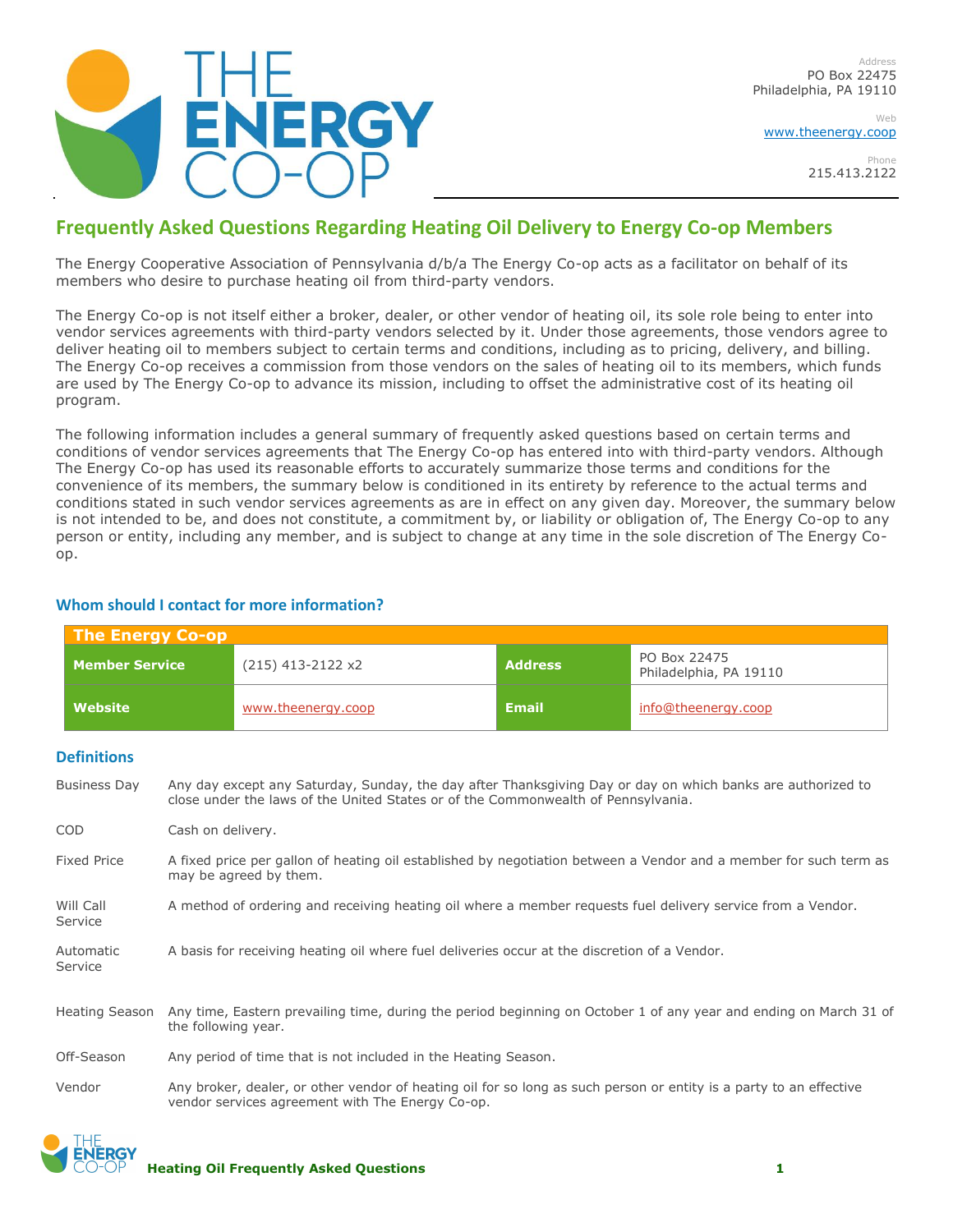Variable Price A variable price per gallon of heating oil determined by adding a fixed mark-up established by negotiation between each Vendor and The Energy Co-op to a variable index price. The Variable Price is determined by The Energy Co-op, generally on each Business Day, by reference to the variable index price, which is the average wholesale rack price for heating oil at the Philadelphia Terminal, Philadelphia, Pennsylvania, on the corresponding Business Day (generally the prior Business Day).

#### **Who are the current participating heating oil Vendors?**

A list of Vendors supplying various geographic territories is available **[here](https://www.theenergy.coop/)**. From time to time, a Vendor may decide to no longer participate in The Energy Co-op's heating oil program or The Energy Co-op may decide not to renew a Vendor's vendor services agreement. In such cases, generally, terminating and terminated Vendors are not permitted to solicit, or otherwise offer or provide heating oil to, any member for 5 years following such a decision.

#### **How much will I pay for delivered heating oil?**

Vendors are required to ensure that the pricing options and pricing terms applicable to members, including bulk discounts, discounts for prompt payment and other special offers, are no less favorable to members than such as are applicable to persons or entities that are not members.

Members may choose to order and purchase heating oil from Vendors that offer service at either a Fixed Price or Variable Price. Some Vendors offer both pricing options. A member choosing to order and purchase at a Fixed Price will pay the price as agreed between that member and the Vendor. A member choosing to order and purchase at a Variable Price will pay the Variable Price in effect on the date of delivery. Vendors may not require any member that chooses to purchase heating oil at a Variable Price to satisfy any additional condition, including any accelerated payment term or condition in order for that member to qualify for such purchase.

Although The Energy Co-op seeks to obtain advantageous terms and conditions for the delivery of heating oil to its members, The Energy Co-op makes no representation or warranty of any kind or nature to any person or entity regarding any such delivery. Specifically, for example, The Energy Co-op makes no representation or warranty to any member that any pricing, delivery, billing, or other term or condition made available to that member by any Vendor is more favorable to that member than such as are made available by any other broker, dealer, or other vendor of heating oil.

#### **When and how can I request heating oil delivery?**

Vendors are generally required to ensure that a live operator can be contacted on Business Days during the Heating Season for a period of at least 8 hours in some cases between the hours of 7:30 a.m. and 4:30 p.m. and in others between the hours of 8:00 a.m. and 6:00 p.m., Eastern prevailing time, and on Business Days during the Off-Season for a period of at least 4 hours in some cases between the hours of 7:30 a.m. and 1:00 p.m. and in others between the hours of 8:00 a.m. and 1:00 p.m., Eastern prevailing time. Members should confirm exact hours and telephone numbers with their respective Vendors. During all other hours and days, Vendors are required to ensure that an emergency telephone number is accessible by members.

The Energy Co-op has no responsibility to request delivery of heating oil on behalf of any member. It is the member's responsibility to request and schedule heating oil delivery, and to cancel scheduled deliveries where appropriate.

#### **When will heating oil delivery be made following my request?**

Vendors are required to ensure that the delivery options and delivery terms applicable to members are no less favorable to members than such as are applicable to persons or entities that are not members. Members may request heating oil delivery as either Will Call Service or Automatic Service. The following chart summarizes in general terms when heating oil delivery is to be made by Vendors following a request. **Additional delivery terms apply and are further summarized after the chart**. In all cases, members should confirm their Vendor's specific delivery options and terms.

| <b>Delivery Type Will Call</b> |                                             | <b>Automatic</b>                     |
|--------------------------------|---------------------------------------------|--------------------------------------|
|                                | <b>Normal</b> On or before 2nd business day | Determined between member and vendor |
| <b>Normal (snow emergency)</b> | On or before 3rd business day               | Determined between member and vendor |
| <b>Out of oil</b>              | Within 24 hours                             | Within 8 hours                       |
| Out of oil (snow emergency)    | Within 48 hours                             | Within 12 hours                      |

For any member requesting Will Call Service, unless that member is out of heating oil, the Vendor is generally required to deliver heating oil on or before the 2nd Business Day after such request although this period may vary (or if delivery is requested during declared snow emergencies, on or before the 3rd Business Day after such request although this period may also vary). If a member requesting Will Call Service is out of heating oil, the Vendor is generally required to deliver heating oil within 24 hours after that request although this period may vary (or within 48

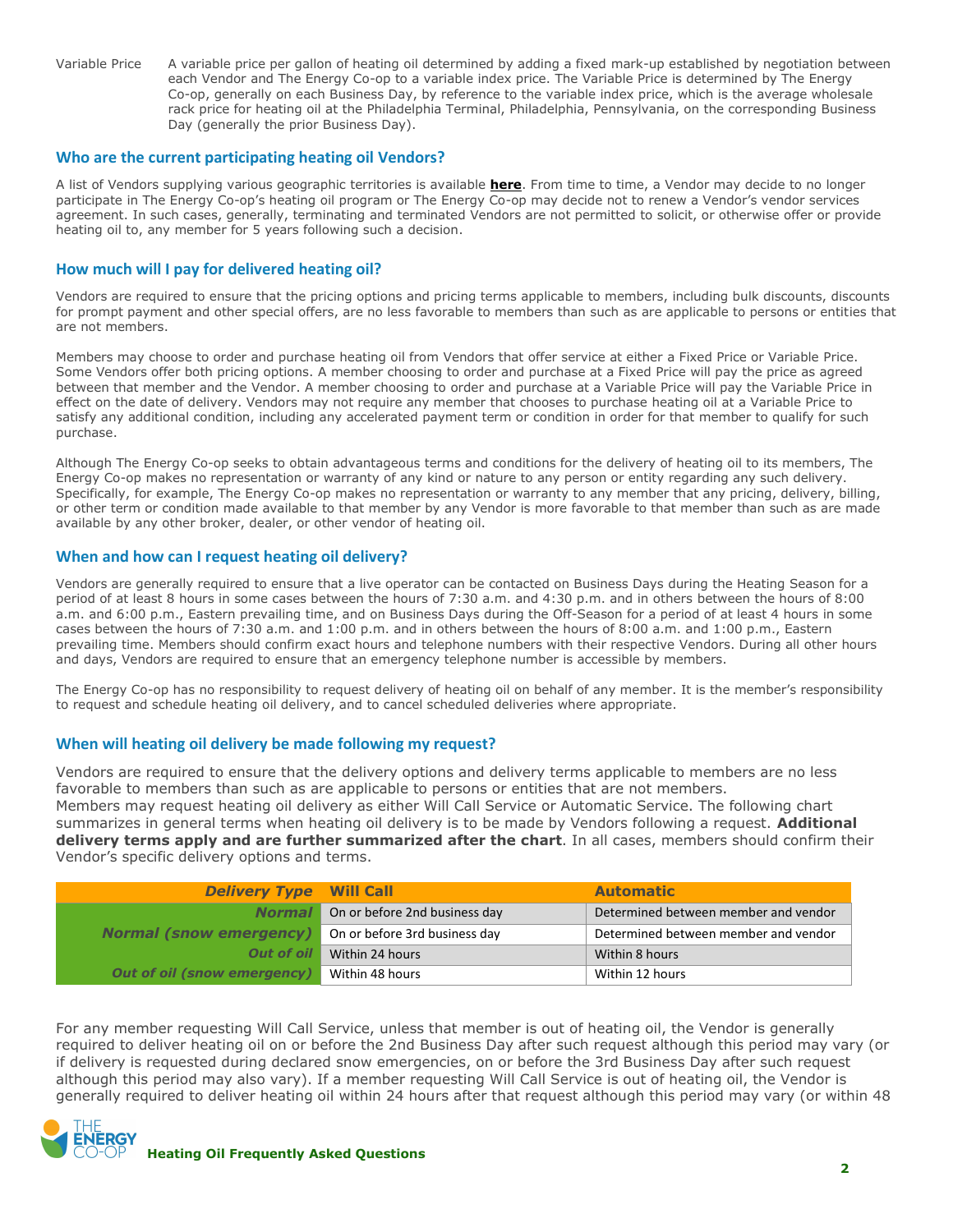hours if delivery is requested during declared snow emergencies although this period may also vary**). Prior to requesting Will Call Service, members should confirm with their respective Vendors the specific delivery time periods applicable to routine and out of product deliveries, including those requested during declared snow emergencies**.

For any member requesting Automatic Service, unless that member is out of heating oil, the Vendor is required to deliver heating oil in accordance with the schedule agreed between that member and the Vendor. If a member requesting Automatic Service is out of heating oil, the Vendor is required to deliver heating oil within 8 hours after that request although this period may vary (or within 12 hours if delivery is requested during declared snow emergencies although this period may also vary**). Prior to requesting Automatic Service, members should confirm with their respective Vendors the specific delivery time periods applicable to out of product deliveries, including those requested during declared snow emergencies.** 

A Vendor will not be responsible for its failure to deliver in accordance with the foregoing delivery terms to the extent that such failure is due in whole or in material part to any cause beyond its control, including, for example, due to fire, flood, riot, or acts of God.

In any case, if any member is out of heating oil through no fault of the Vendor, the Vendor may require that member to pay an additional service fee per delivery in an amount agreed between the Vendor and The Energy Co-op.

Risk of loss for heating oil remains with the Vendor only until delivered to the delivery location requested by a member and pumped by the Vendor into the fill spout of that member's tank at that location. As a result, heating oil lost due to a member's faulty equipment will be that member's responsibility.

#### **When can Vendors charge a price premium if per delivery heating oil volume is less than a stated minimum?**

If a member requests Will Call Service and that member is unable or unwilling to accept delivery of the minimum per delivery volume set by the applicable Vendor, then that Vendor may, in addition to the applicable price, invoice that member a premium per gallon of heating oil delivered in an amount agreed between the Vendor and The Energy Co-op. Prior to requesting Wil Call Service, members should confirm with their respective Vendors the specific minimum per delivery volume and price premium applicable to Will Call Service.

#### **When can Vendors refuse a request for heating oil delivery?**

A Vendor may refuse a request by a member for heating oil delivery if (1) that member has failed to pay when due an account balance, (2) in the judgment of that Vendor, conditions at the delivery location render such delivery unsafe, including, for example, hazards and faulty equipment at the delivery location, or (3) delivery is prevented due to any cause beyond that Vendor's control, including, for example, fire, flood, riot, or acts of God.

Vendors may not require a member to enter into a service or maintenance agreement with that Vendor as a condition to making a requested heating oil delivery to that member. However, any member is free to choose, at that member's cost, to enter into such an agreement on terms and conditions agreed between a Vendor and that member.

#### **How will I be billed for heating oil deliveries?**

Vendors are required to ensure that the payment options and payment terms applicable to members are no less favorable to members than such as are applicable to persons or entities that are not members.

For each heating oil delivery to any member, the Vendor is required to deliver at the delivery location on the date of delivery a delivery ticket stating the date of delivery, the member name, the delivery address, and the quantity of heating oil delivered.

Members may choose to pay for heating oil deliveries from Vendors that offer service on either a COD basis, on credit, or on a budget plan. Some Vendors offer more than one billing option. A Vendor may refuse a member choice to pay for heating oil on credit or on a budget plan if the member does not meet that Vendor's customary credit underwriting criteria or budget plan requirements, as applicable. In determining whether a member meets those criteria or requirements, Vendors are permitted to request personal information from that member.

For each heating oil delivery to any member, the Vendor is also required to deliver a bill or invoice stating the same information as in the delivery ticket plus the price payable by the member for heating oil. For deliveries paid on a COD basis, the bill or invoice is to be delivered at the earlier of the time of heating oil delivery or of payment. For deliveries paid on credit, the bill or invoice is to be delivered within 5 days after the heating oil delivery. For deliveries paid on a budget plan, the bill or invoice is to be delivered during the first 5 days of each month.

Vendors are required to accept payments by cash, bank check, money order, or credit card. The Energy Co-op has no responsibility to pay for the delivery of heating oil on behalf of any member. It is the member's responsibility to pay for heating oil deliveries to that member.